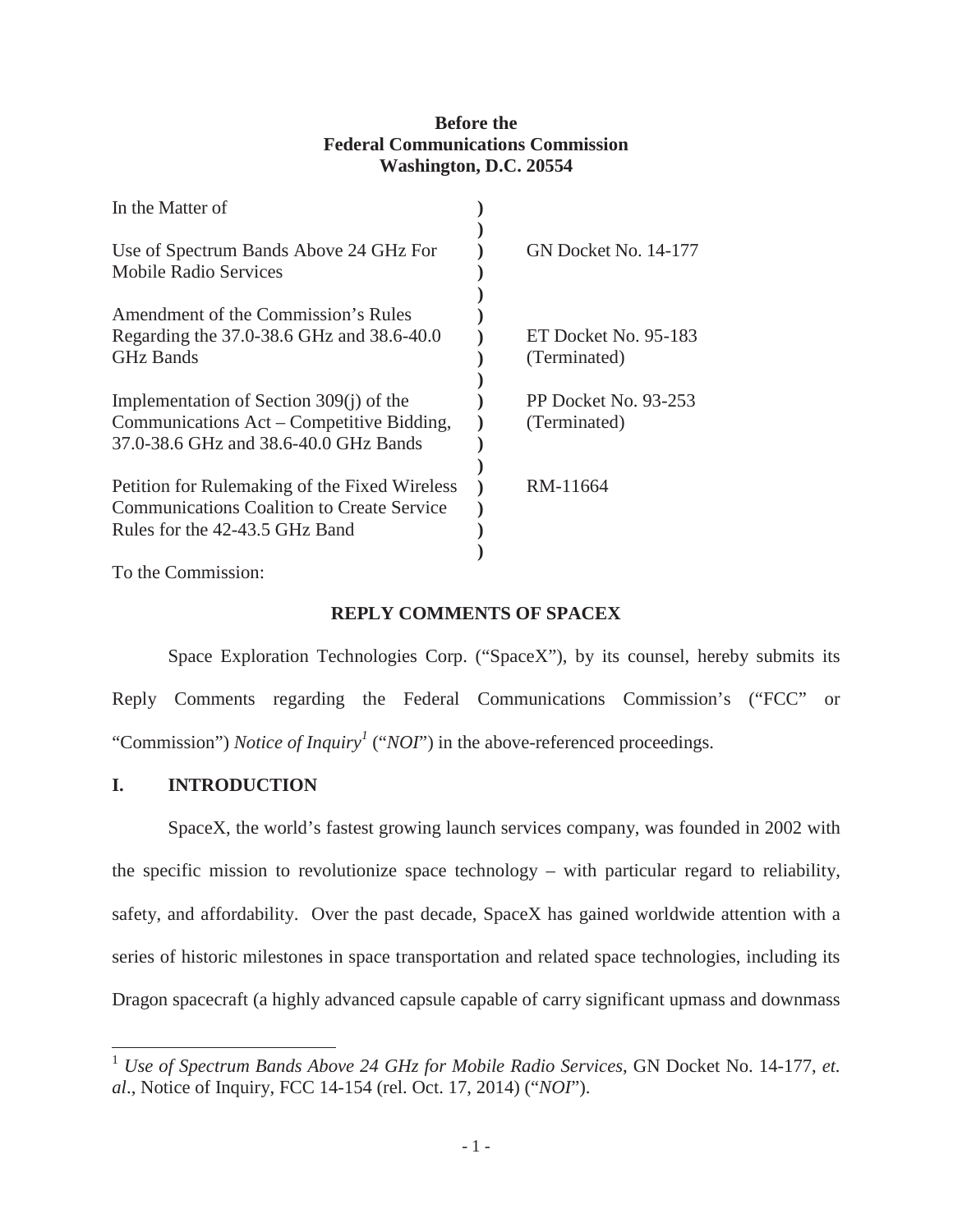to and from the International Space Station (ISS)). Among its many significant commercial space initiatives, SpaceX is under a \$1.6 billion contract to NASA to fly 12 cargo supply missions to the International Space Station (ISS) (the company already has performed six consecutive successful missions to the ISS), as well as a separate contract with NASA to restore America's capability to carry astronauts to and from the ISS. SpaceX has grown to more than 4,000 employees and is headquartered in Hawthorne, California, with launch and satellite processing facilities at Cape Canaveral Air Force Station, Florida and Vandenberg Air Force Base, California, and a rocket development facility in McGregor, Texas.

SpaceX recently announced plans to extend its commitment to innovation in commercial space technologies by implementing a global network of non-geostationary orbit ("NGSO") communications satellites, which it will manufacture, launch, and operate.<sup>2</sup> In this instance, SpaceX will be a new entrant, as it was in the launch industry, seeking to provide low-cost, highspeed broadband Internet service worldwide. Operating in higher frequency bands, including the Ka-band spectrum at issue in this proceeding, this network will provide high-quality Internet access and other broadband services (including to end users in the United States). The development, construction and launch of this network will employ a large number of highlyskilled workers at a new satellite manufacturing center in the Seattle, Washington area.

The *NOI* initiates a Commission proceeding to examine and develop technical and service rules for the deployment of "Fifth Generation" ("5G") mobile radio services in bands above 24 GHz. The Commission is seeking public comments regarding the policy, licensing, sharing and technical issues associated with the development and introduction of 5G services in these higher bands. SpaceX has a direct interest in this proceeding, particularly as it pertains to

<sup>2</sup> "SpaceX To Build 4,000 Broadband Satellites in Seattle." *Space News.* January 19, 2015 (accessible at: http://spacenews.com/spacex-opening-seattle-plant-to-build-4000-broadbandsatellites/#sthash.Xsqm3Vdd.dpuf).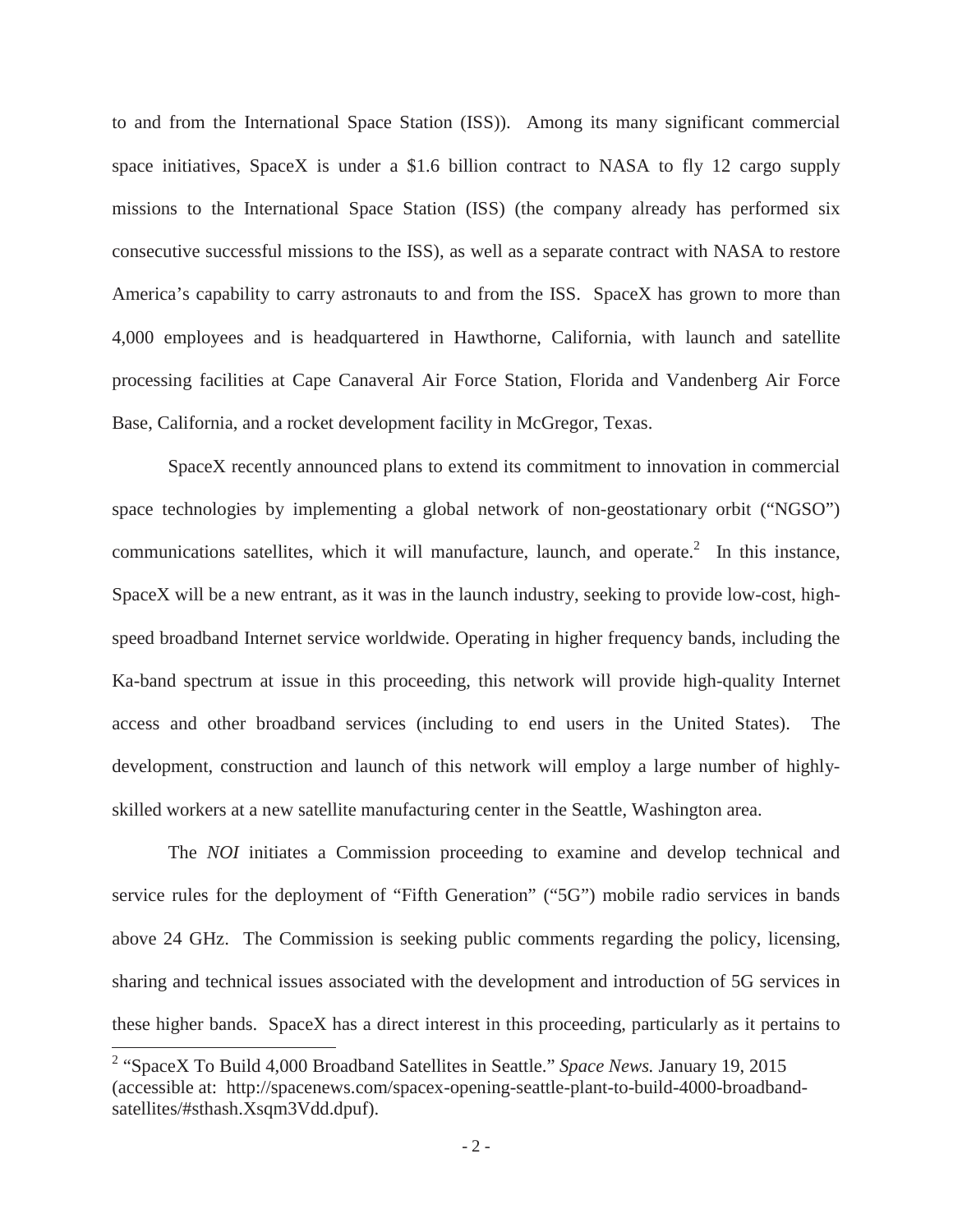access to Ka-band spectrum by NGSO satellite network operators.

## **II. BANDS ABOVE 24 GHZ WILL BE USED MORE AND MORE EXTENSIVELY BY SATELLITE OPERATORS**

Although the Commission initially considered operational and licensing rules for satellite services in higher bands some time ago, significant deployment in Ka-band has occurred only relatively recently. In the past several years, the United States has seen widespread consumer acceptance of satellite broadband provided by Ka-band GSO FSS systems, and commercial Kaband NGSO FSS operations have begun. Recent advances in satellite and user terminal designs promise to hasten satellite deployment in higher spectrum bands.

### **A. Existing and Planned Satellite Operations**

The record in this proceeding firmly establishes that satellite operators – domestic and international – have launched or are developing satellite systems to operate in Ka-band frequencies above 24 GHz. $3$  For example, Inmarsat indicates that it has invested extensively in its I-4 satellite geostationary satellite orbit ("GSO") network, which provides mobile broadband in the United States and internationally, and will operate Ka-band satellites as part of its "Global Xpress" high-speed broadband offering.<sup>4</sup> O3b operates a network of 12 NGSO satellites with uplinks in the Ka-band and seeks to offer expanded satellite broadband connectivity in the United States.<sup>5</sup> ViaSat offers the "Exede" satellite broadband service that competes in the

<sup>&</sup>lt;sup>3</sup> *See* Comments of O3b Limited, GN Docket No. 14-177 (Jan. 15, 2015) ("O3b Comments"); Comments of Inmarsat PLC, GN Docket No. 14-177 (Jan. 15, 2015) ("Inmarsat Comments"); Comments of ViaSat, Inc., GN Docket No. 14-177 (Jan. 15, 2015) ("ViaSat Comments"); Comments of EchoStar Satellite Operating Corporation, Hughes Network Systems, LLC, and Alta Wireless, Inc., GN Docket No. 14-177 (Jan. 15, 2015) ("EchoStar Comments"). <sup>4</sup> Inmarsat Comments at 4.

<sup>5</sup> O3b Comments at 2. *See* Application of O3b Limited for Blanket License Permitting Operation of Up to One Thousand 1.2 Meter, One Thousand 1.8 Meter, and One Thousand 2.4 Meter Fixed Earth Stations to Communicate with its Non-Geostationary Satellite System, Call Sign E140101, File No. SES-LIC-20141001-00781 (filed Oct. 1, 2014).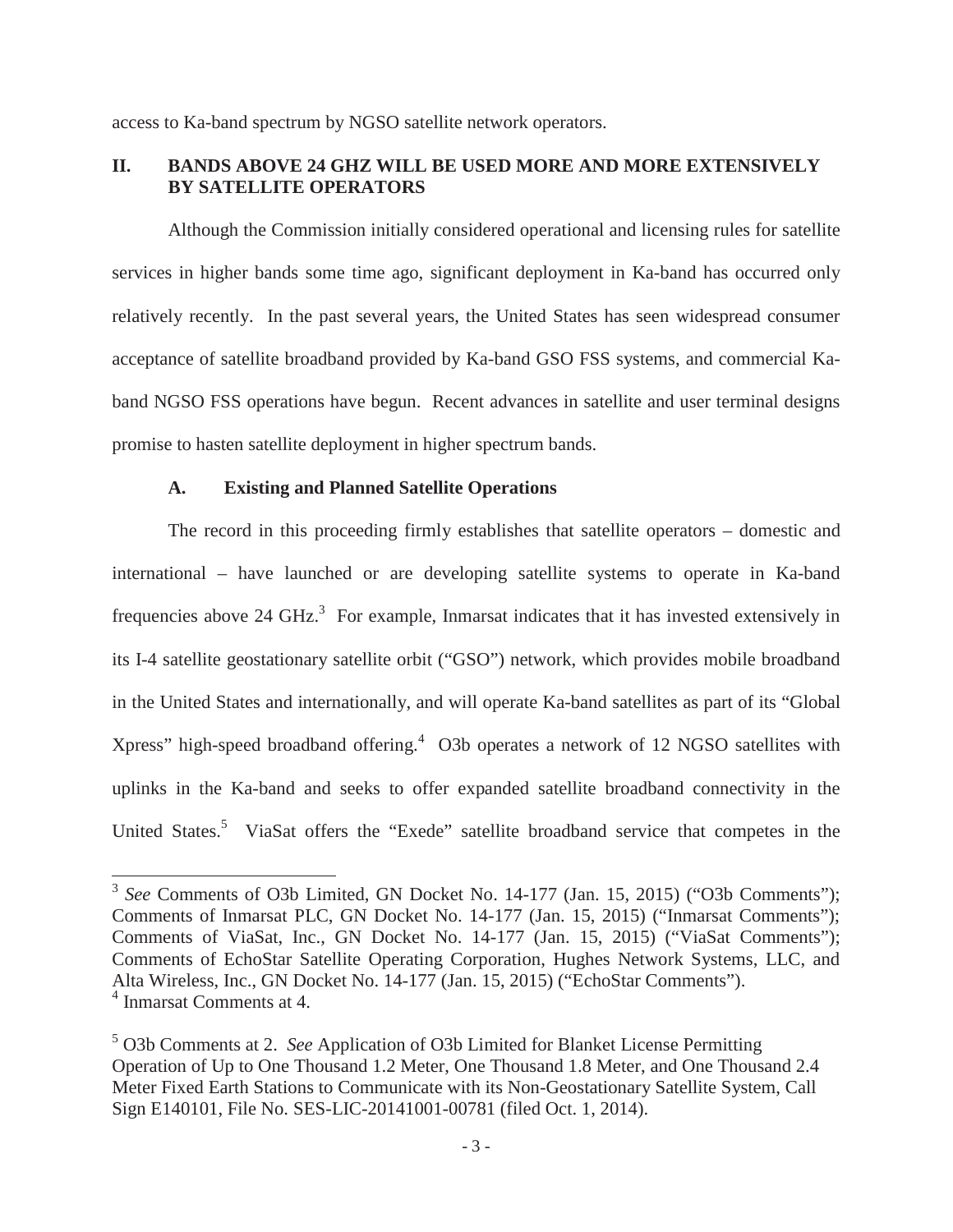United States with terrestrial alternatives.<sup>6</sup> Hughes operates two GSO Ka-band satellites serving over one million users in the United States and Canada, and plans to launch an advanced Kaband satellite in 2016 to provide 150 Gbps throughput with more than 120 spot beams.<sup>7</sup>

For its part, SpaceX will join the ranks of Ka-band satellite operators in the near term as it begins to test and deploy its planned NGSO satellite network. When fully deployed, this network will comprise some 4,000 small low-Earth orbit ("LEO") satellites providing lowlatency, broadband connectivity for Internet access and other services throughout the United States and the entire world. The SpaceX and the other Ka-band operator offerings are just a few of the innovative and competitive satellite applications already deployed or soon to be operational in higher frequency bands.

### **B. The Commission Should Ensure Adequate Spectrum for Existing and Future Satellite Requirements**

As the record in this proceeding demonstrates, existing and future satellite networks share bands above 24 GHz with other satellite systems and select terrestrial services capable of effective co-frequency sharing. In the Ka-band, for example, the Commission determined that Local Multipoint Distribution System ("LMDS") networks can operate co-frequency with certain satellite feeder links and the satellite operations can be conducted on a secondary basis in primary LMDS spectrum. While accepting appropriate sharing, satellite interests ask that the Commission ensure adequate spectrum for existing and future satellite requirements as it considers possible 5G services in these higher bands.

<sup>6</sup> ViaSat Comments at 3.

 $7$  EchoStar Comments at 3-4.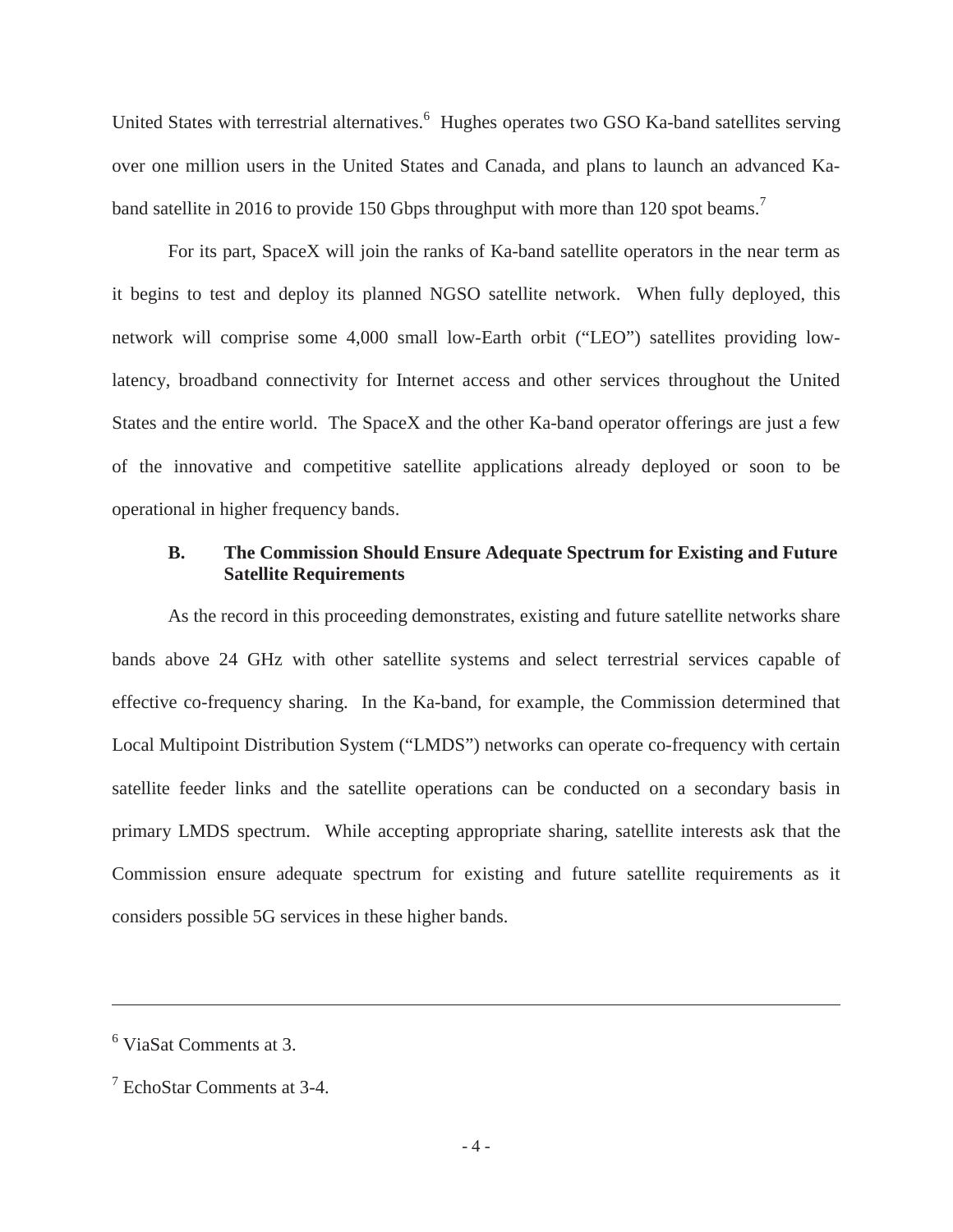ViaSat's Exede broadband service, for example, is "based on reliable access to a core segment of Ka-band spectrum" and also relies on "opportunistic" access to other portions of the Ka-band originally designated for other technologies.<sup>8</sup> In this proceeding, ViaSat urges the Commission "to consider a regulatory framework that would facilitate" these types of spectrum sharing between satellite networks and with terrestrial operations.<sup>9</sup>

EchoStar states that the "future of satellite broadband is bright," and that the Commission should "ensure that the Ka-band continues to remain available for the growing needs of the satellite community and their users."<sup>10</sup> O3b writes that "incumbent satellite services above 24 GHz are on a strong growth trajectory."<sup>11</sup> Accordingly, the instant proceeding for possible 5G services, or any other proceeding, needs to assess the compatibility of any 5G services with the "continued growth and expansion" of incumbent satellite services in these bands.<sup>12</sup> Similarly, the Satellite Industry Association ("SIA") asks that the Commission "carefully consider" the potential impact on incumbent satellite services in bands above 24 GHz from possible sharing with new 5G services, noting the direct impact that shared use can have on both current and future services.<sup>13</sup>

SpaceX echoes these observations; however, the language of the *NOI* also speaks in terms of considering the spectrum needs of existing services in these higher bands. Specifically,

<sup>8</sup> ViaSat Comments at 3.

<sup>&</sup>lt;sup>9</sup> EchoStar Comments at 12.

<sup>10</sup> *Id*. at 17, 18.

 $11$  O3b Comments at 4.

 $12$  *Id.* at 10.

<sup>&</sup>lt;sup>13</sup> Comments of Satellite Industry Association, GN Docket No. 14-177 (Jan. 15, 2015) ("SIA Comments"), at 9.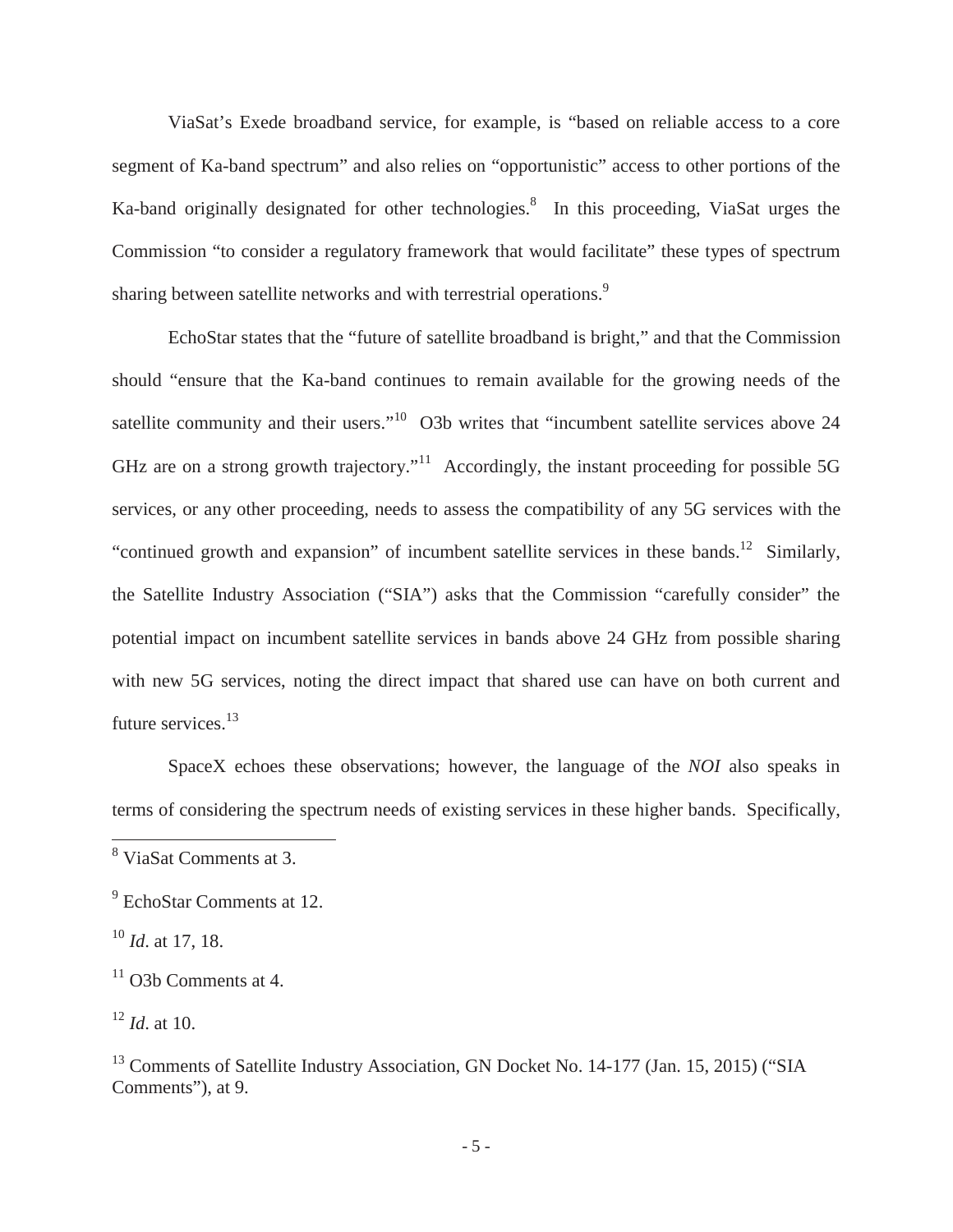the Commission notes that it must carefully consider the characteristics of any technology that "might coexist without impact on incumbent services that occupy the relevant frequency bands."<sup>14</sup> Moreover, as emphasized by the Commission, any adopted 5G policies should "accommodate the widest possible range of technologies and uses, including compatibility with incumbent services."<sup>15</sup>

SpaceX fully agrees with these commenters that the Commission must ensure that any new allocation and service designation decisions enable existing and planned services to flourish and expand in a shared-spectrum environment. SpaceX notes that even in satellite uplink bands there are potential challenges to sharing between intensive, high-power terrestrial operations and satellite services. Not only do satellite earth station uplink operations have the potential to cause interference into terrestrial receive antennas, but aggregate interference from terrestrial operations could adversely impact satellite receive operations. These effects are particularly important to consider in the context of NGSO operations, where steerable earth station transmit antennas would have a wider geographic impact and significantly lower satellite altitudes magnify the impact of aggregate interference from terrestrial transmissions. While spectrum sharing between some terrestrial and satellite operations remains possible in appropriate circumstances, the Commission should remain cognizant of technical and operational differences between services that may effectively limit sharing opportunities.

## **III. FCC SHOULD PRESERVE THE ABILITY OF NEW SATELLITE ENTRANTS TO UTILIZE KA-BAND SPECTRUM**

SpaceX urges the Commission to preserve the ability of new satellite entrants to use higher frequency bands, including Ka-band spectrum. As the comments from the satellite <sup>14</sup> *NOI* at ¶ 17.

<sup>15</sup> *Id*.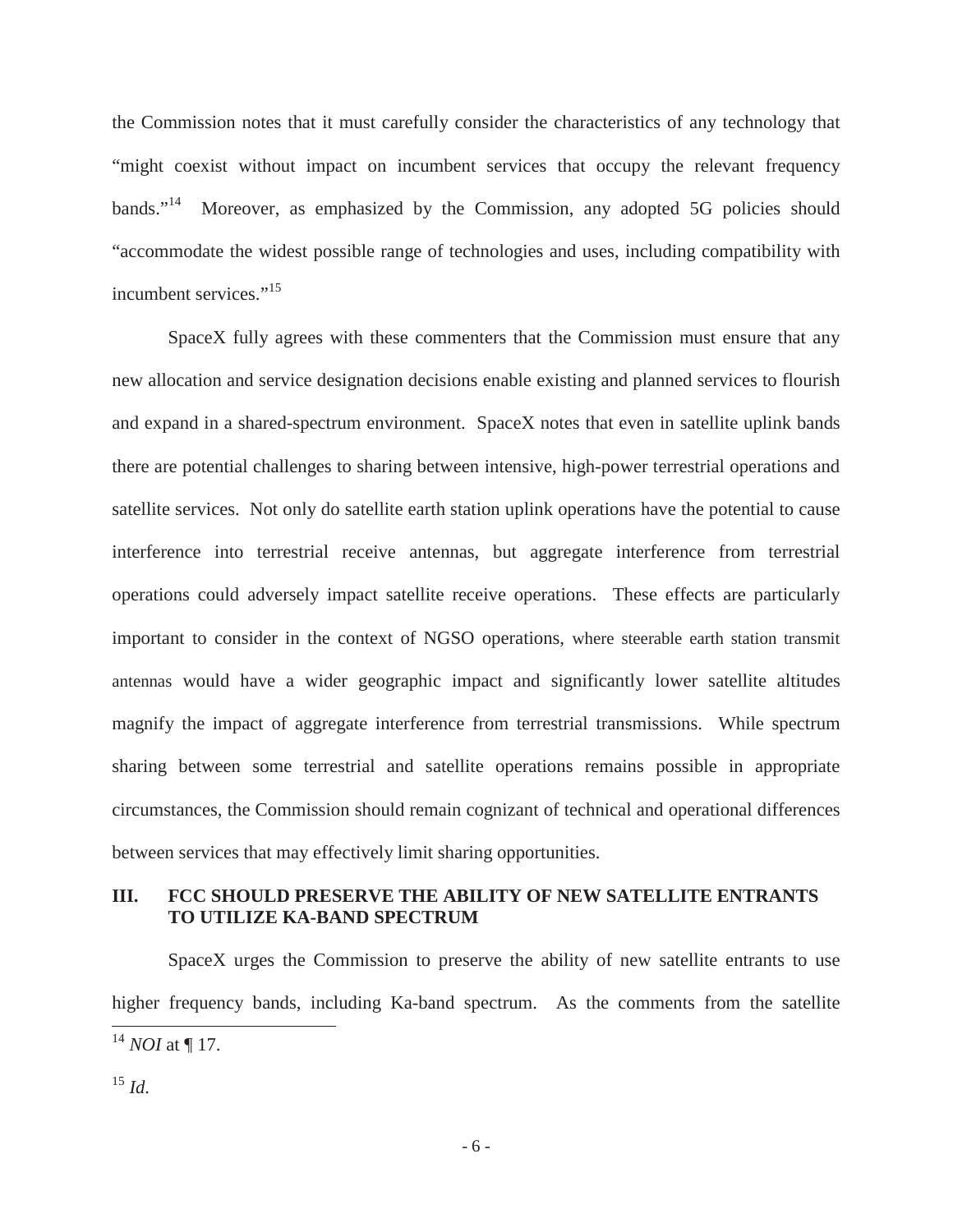operators have shown, the Ka-band is a critical resource for FSS operations in the United States and throughout the world. New satellite network operators, such as SpaceX, will also rely on Ka-band spectrum to bring added competition, innovation and new services to users. Accordingly, SpaceX urges the Commission to consider new satellite entrants in the Ka-band and avoid taking steps in the instant proceeding that might otherwise create barriers to entry into the band.

#### **A. Enhancing Competition and Innovation Should Drive FCC Policy Considerations for Ka-band**

Enhancing competition and innovation are two fundamental policy goals long-held by the Commission because they result in lower costs and new service applications for consumers. Nowhere is this more true than in the Ka-band. As described above, the existing satellite network operators commenting in this proceeding explain how they are continuing to expand satellite infrastructure with new capabilities to provide more and better services to the public. These commenters are careful to point out that the Commission's proceeding regarding 5G services should consider the potential impact on current and future services by existing satellite network operators in the Ka-band.

New satellite entrants in the Ka-band will similarly enhance competition and innovation, and thereby bring better and more efficient services to users at lower cost. In short, new satellite entrants should have equal access to spectrum in the Ka-band as existing operators. New satellite operators, such as SpaceX, must have meaningful opportunities to access Ka-band frequencies and should be fully considered in any 5G sharing proposals along with existing users.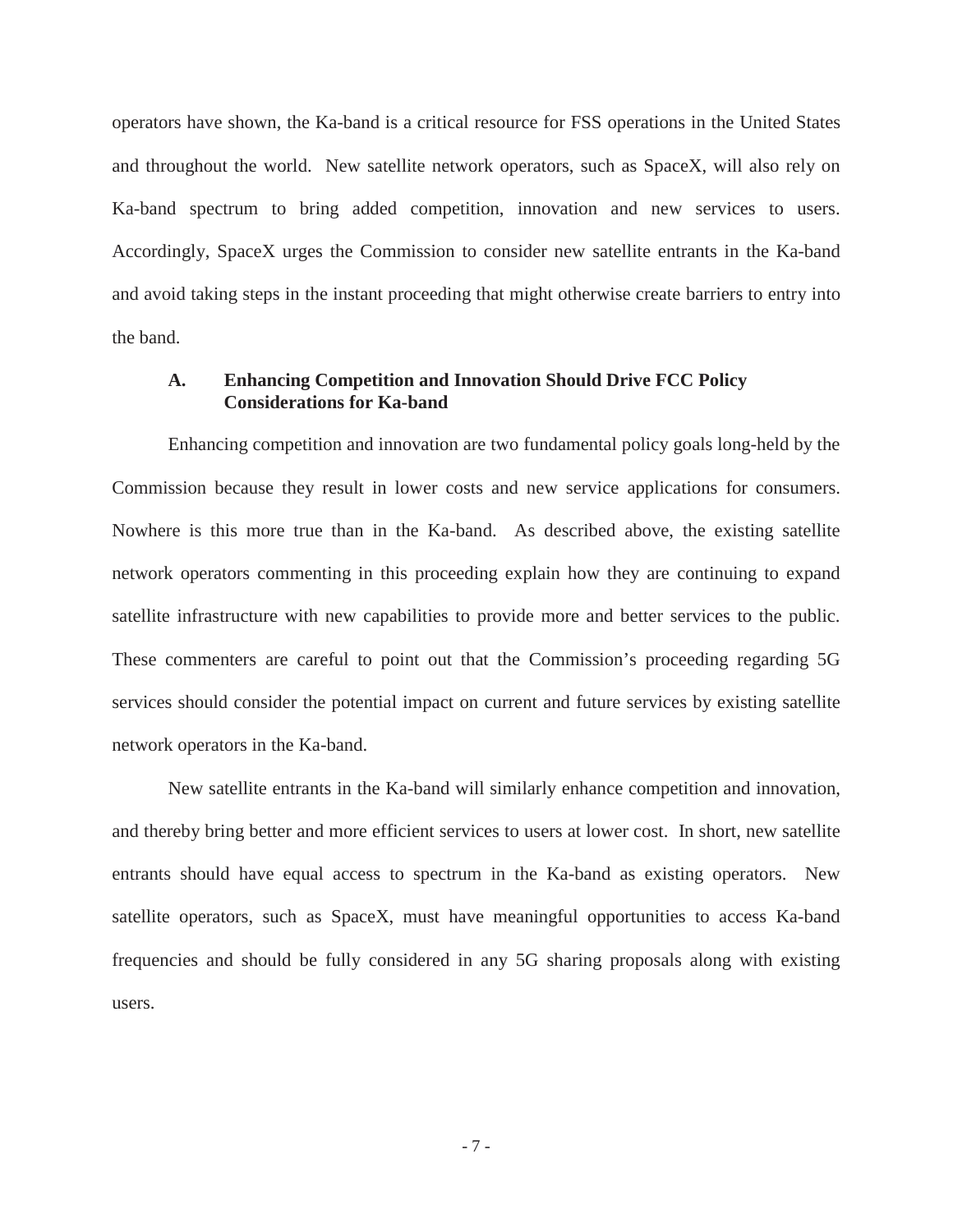### **B. The Commission's Policies Should Continue To Facilitate Entry of New Kaband Satellite Service Providers**

As noted previously, SpaceX has announced plans to deploy a large NGSO satellite network operating in multiple satellite frequency bands, including the Ka-band, to provide broadband Internet access to fixed and mobile users in the United States and abroad. Extensive Ka-band GSO operations have been conducted in the United States for years, and limited Kaband NGSO operations have been permitted in the United States pursuant to waivers based on findings that these operations can accommodate future entrants.<sup>16</sup>

While technical and regulatory approaches exist to facilitate sharing between GSO and NGSO Ka-band operations, as well as other incumbent services, the Commission should remain mindful of the impact that changes to the current operational circumstances and sharing proposals may have on future entrants. For example, protection of incumbent satellite operators in the Ka-band from interference by possible 5G services is important, but should not undermine new satellite entrants in the Ka-band. In addition, further expansion of limited Ka-band NGSO operations via waiver should not be afforded priority over or be allowed to limit or preclude new entrants. SpaceX therefore urges the Commission to fully analyze and consider new Ka-band satellite entrants and ensure that intra-service and inter-service sharing mechanisms, as well as processing of further Ka-band satellite market access requests, accommodate new service providers.

<sup>&</sup>lt;sup>16</sup> See Application of O3b Limited for Authority to Operate Earth stations Aboard Maritime Vessels to Communicate with its Non-Geostationary Satellite System, Call Sign E1300198, File No.SES-LIC-20130528-00455. *See also* Application of O3b Limited for O3b Limited for Authority to Operate a Gateway Earth Station in Haleiwa, Hawaii with its Non-Geostationary Ka-Band Satellite System, Call Sign E100088, File No. SES-LIC-20100723-00952 (granted Sept. 25, 2012) and Application of O3b Limited for O3b Limited for Authority to Operate a Gateway Earth Station in Vernon, Texas with its Non-Geostationary Ka-Band Satellite System, Call Sign E130021, File No. SES-LIC-20130124-00089 (granted June 20, 2013).